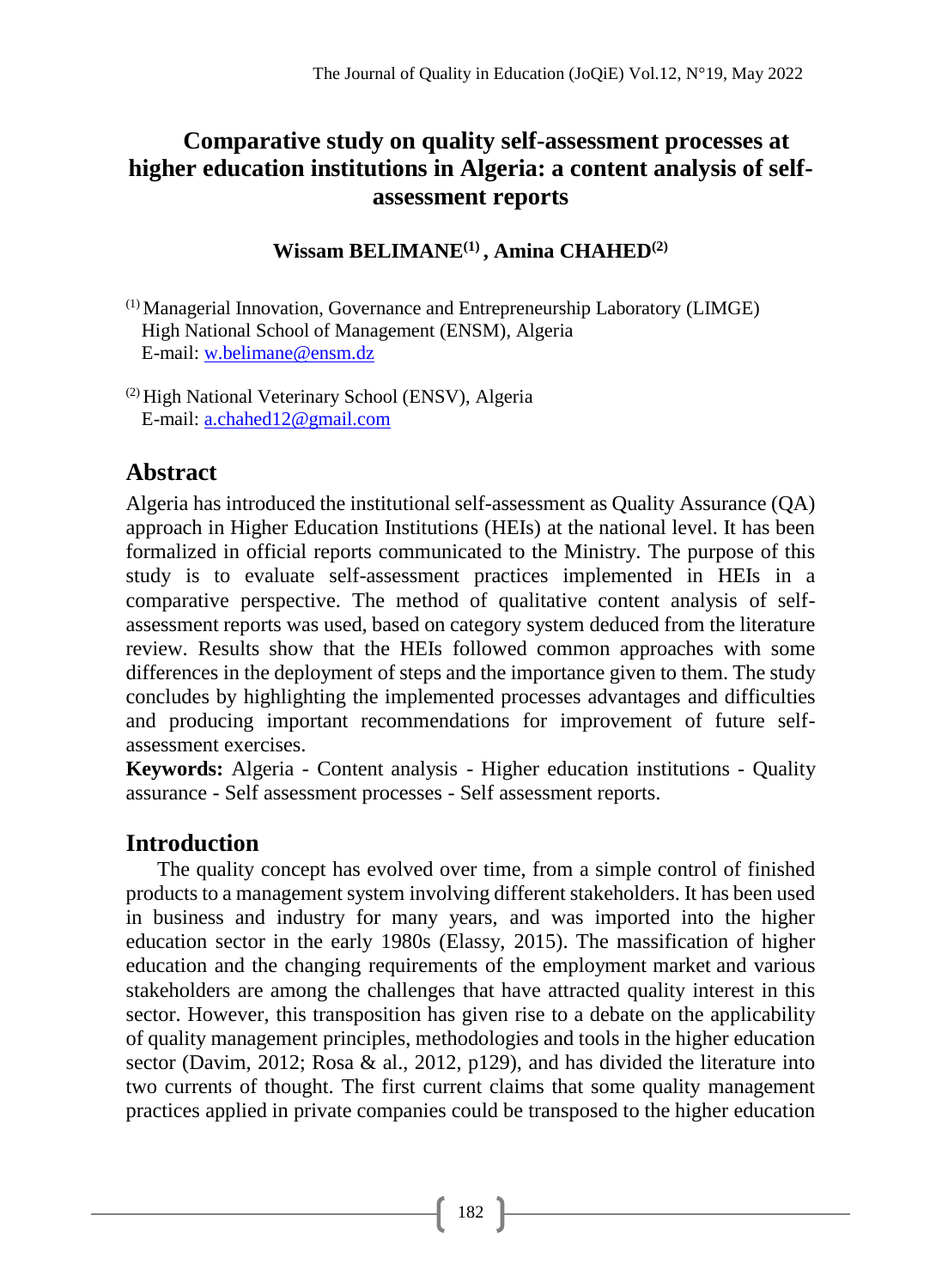sector (Peak, 1995 referred in Calvo-Mora & al., 2005; Campatelli & al., 2011; Spasos & al., 2008). As for the second, it includes literature that considers HEIs as a particular type of organization in which it's not possible to apply industrial quality models (Houston, 2007, 2010; 2010; Pratasavitskaya & Stensaker, 2010). Although the debate is old, no firm conclusions have been reached so far (Davim, 2012; Rosa & al., 2012).

It seems, nevertheless, that in Algeria, due to the adoption of the LMD (Licence - Master - Doctorate) system in 2003, HEIs are being forced to implement a QA system based on self-assessment according to the national standard. The aim of this self-assessment is to initiate HEIs to conduct an organizational diagnosis and to reflect on continuous improvement of their practices. Indeed, the self-assessment has been implemented in all HEIs during the period 2017-2018 in response to the Ministry of Higher Education and Scientific Research (MESRS) instructions. It was given special attention and was considered as the most important action of the quality approach.

However, and despite the self-assessment guides made available, each HEI has developed its implementation approach, according to its understanding and context, which means that procedures and methods may vary and differ. Our research therefore aims to present, evaluate and compare how self-assessment has been implemented in HEIs through a methodology of qualitative content analysis of self-assessment reports. This study is exploratory in nature, as it treats a new problem in Algeria for which the literature and empirical studies is still limited.

The article begins with a literature review on self-assessment and then presents the Algerian context in which the reports were produced. Then, the methodology for content analysis is presented, followed by data analysis and discussion. The study concludes with a general synthesis of obtained results and proposes recommendations for improvement.

# **Self assessment as approach to QA: literature review**

As soon as the concept of quality in higher education appeared, a debate about its meaning emerged, and at present there is still no agreement among researchers on its definition. The concept has been described as vague and controversial (Cheng & Tam, 1997), multidimensional (Campbell & Rozsnyai, 2002; Sarrico & al., 2010; Schindler & al., 2015) and philosophical (Green, 1994). Also, it is considered as relative to the user (Elassy, 2015; Harvey & Green, 1993) because it is interpreted in different ways by different stakeholders (Elassy, 2015; Matei & Iwinska, 2016), according to their various interests (Vlăsceanu & al., 2007). For the purposes of this study, quality refers to the institution's ability to organise its processes coherently in order to meet internal objectives and external requirements (Torre & Zapata, 2012).

QA is the expression used to guarantee and ensure quality (Campbell  $\&$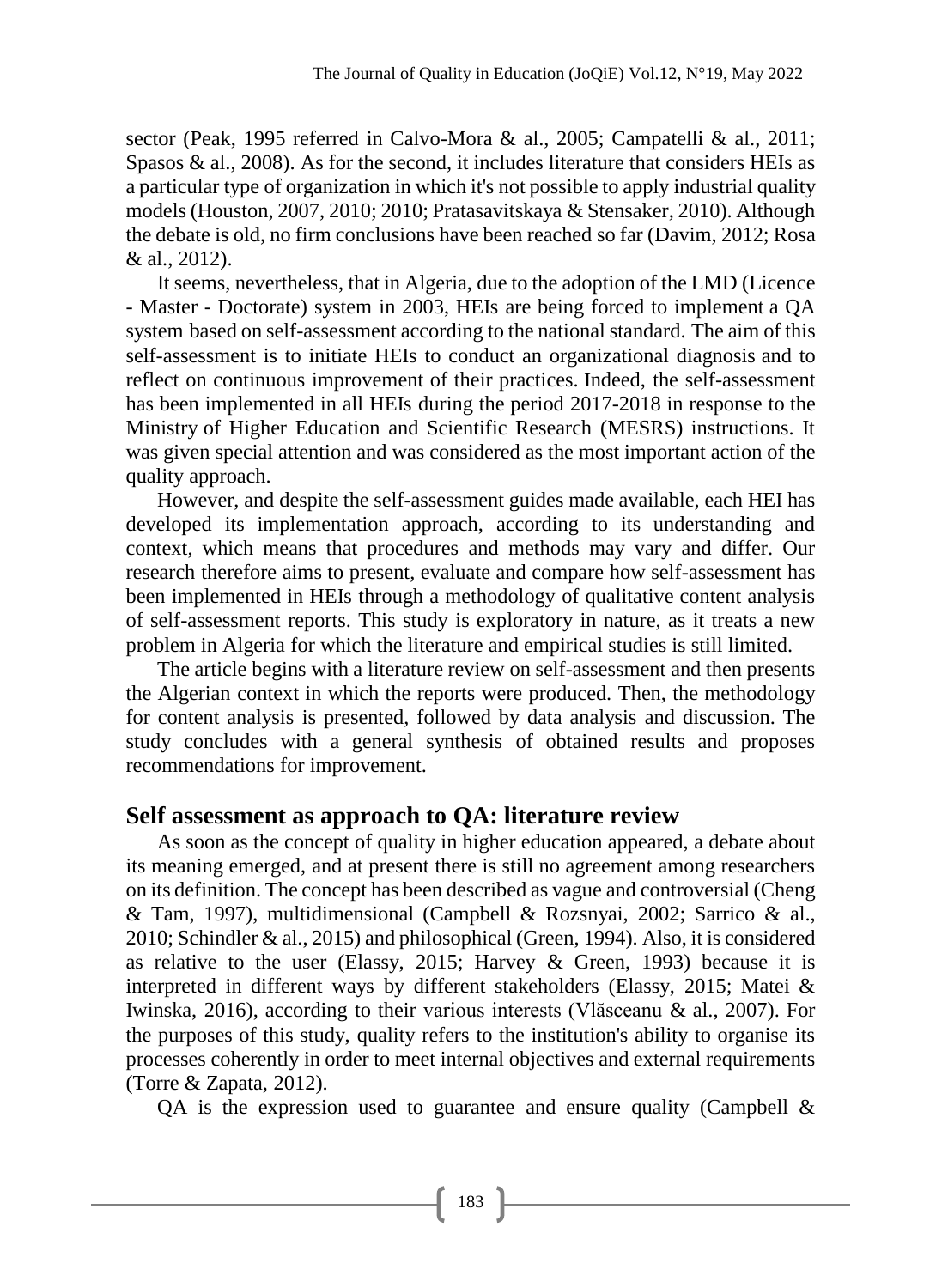Rozsnyai, 2002). It is a whole of processes, policies or actions carried out externally or internally (Schindler  $\&$  al., 2015) to meet two major objectives, namely: accountability and improvement (Rosa & al., 2012). The first objective refers to meeting the required standards defined by an external QA body, and the second to improving education (Bugday Ince & Gounko, 2014). These two goals are mutually exclusive due to a conflict of methods between them; however, they can be combined in a balanced strategy (Thune, 1996). Furthermore, if the focus is on improvement, evidence will automatically be provided for accountability (Srikanthan & Dalrymple, 2004). In this context, HEIs who undertake to QA are required to provide necessary evidences to achieve its objectives. A starting point for this approach is indeed a complete assessment of practices in order to situate them in relation to a reference model and to detect areas for improvement.

Evaluation refers to any process leading to judgments and/or recommendations regarding the quality of a unit (Campbell & Rozsnyai, 2002). It can be internal (self-assessment) conducted by institution members, or external conducted by external experts. Thus, it can cover the institution or one or more of its activities (among others: teaching and/or research). This article focuses on institutional selfassessment, understood as "*a comprehensive study process of the institution or one of its fields, essentially analytical, reflective and change-oriented in nature, which is organized and conducted in a participatory manner by directors and academics in the light of the institutional context and standard criteria*" (Silva, n.d, referred in Villalta, 1998, p103). The main purposes of self-assessment are as follows:

- Identify the organization's strengths and areas for improvement (Ahmed & al., 2003; Benavent & al., 2005; Hillman 1994; Ritchie & Dale 2000);
- Measuring the institution's effectiveness according to set objectives (Rontopoulou, 1998);
- Provide a reliable basis for decision-making (National Accreditation Commission [CNA-CHILE], 2008);
- Promote a quality culture (Tarí, 2010);

Self-assessment according to Hillman (1994) is defined as a process of evaluating against a model for continuous improvement. A model can be standard or specific to academia (Tarí & Madeleine, 2010). Among the standard models, there is for example the EFQM model (Calvo-mora & al., 2005; Spasos & al., 2008) and the Malcolm Baldrige National Quality Award MBNQA (Detert & Jenni, 2000). As regards the specific models developed for the education sector, these included, for example, the European Quality Improvement System (EQUIS) and the Baldrige Education Criteria for Performance. However, Conti (1997) recommended using standard models in a first self-assessment exercise, but opting for personalized models as the institution gain experience. Furthermore, Hillman (1994) specified that the success of self-assessment depends on three main elements: model, measurement and management. This shows that self-assessment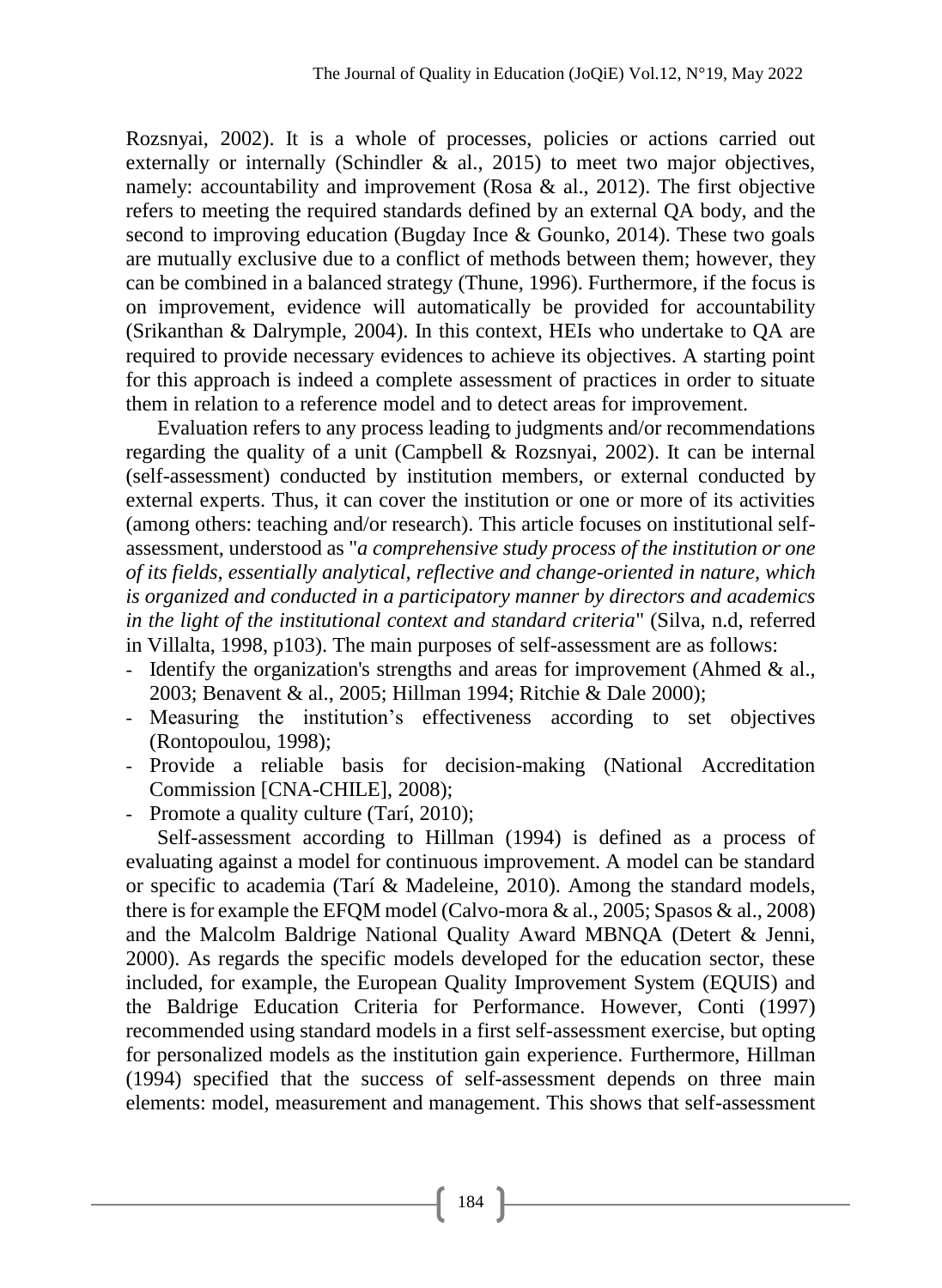is not limited only to comparing organization's management system and results with a reference model, but rather involves a cyclical process for improvement (Benavent  $\&$  al., 2005). Nevertheless, there is no well-defined way in the literature to organize this process; there now appears a variety of implementation approaches and procedures.

Based on relevant literature review on self-assessment processes (Hillman 1994, Samuelsson & Nilsson, 2002, EFQM, 2003 referred in Tarí 2010, Tarí & Madeleine, 2010), eight essential steps for successful self-assessment were deduced, namely: (1) Leadership (management commitment), (2) Planning, (3) Model setting, (4) Communication, (5) Training/ awareness raising, (6) Implementation, (7) Action plans, (8) Follow-up. Our research will focus on the first six steps that are usually described in self-assessment reports.

The literature show that self assessment steps, if properly deployed, may be a key factors for success, such as: obtaining management commitment, planning, open communication, raising awareness, training and encouraging employee participation (Ahmed, & al., 2003; Ritchie & Dale, 2000; Samuelsson & Nilsson, 2002; Tarí, 2010; Teo& Dale, 1997). If not, they may constitute barriers that prevent self assessment implementation, such as: lack of commitment and enthusiasm, lack of planning, lack of resources (Ritchie & Dale, 2000; Tarí 2010; Teo & Dale, 1997).

Based on this literature review, which provides a useful theoretical framework for our study, the HEIs self-assessment practices will be analyzed, evaluated and compared in order to meet the objectives of the study. Therefore, this research will attempt to answer the following questions: How the self-assessment processes were implemented in HEIs in Algeria? What are the differences and similarities between them? What are the advantages and difficulties experienced? What would be the recommendations for improvement?

# **Quality self-assessment in HEIs in Algeria**

The Algerian higher education system is characterized as centralized (World Bank, 2012) and complex in terms of organization and network. Indeed, it is structured in three hierarchical levels: Ministry's central administration (strategic level) responsible for setting policies and strategies for the sector, the HEIs' directorates (operational level) responsible for the implementation of policies and activities related to teaching and research, and regional conferences (intermediate level) made up of experts who deliver opinions and recommendations on various projects and development prospects for the sector. In addition, the university network includes 106 state-run institutions, 09 private establishments and 16 research centers. In this article, we are interested in publics HEIs who are concerned by the QA project.

Faced with this massification of the higher education system, QA has become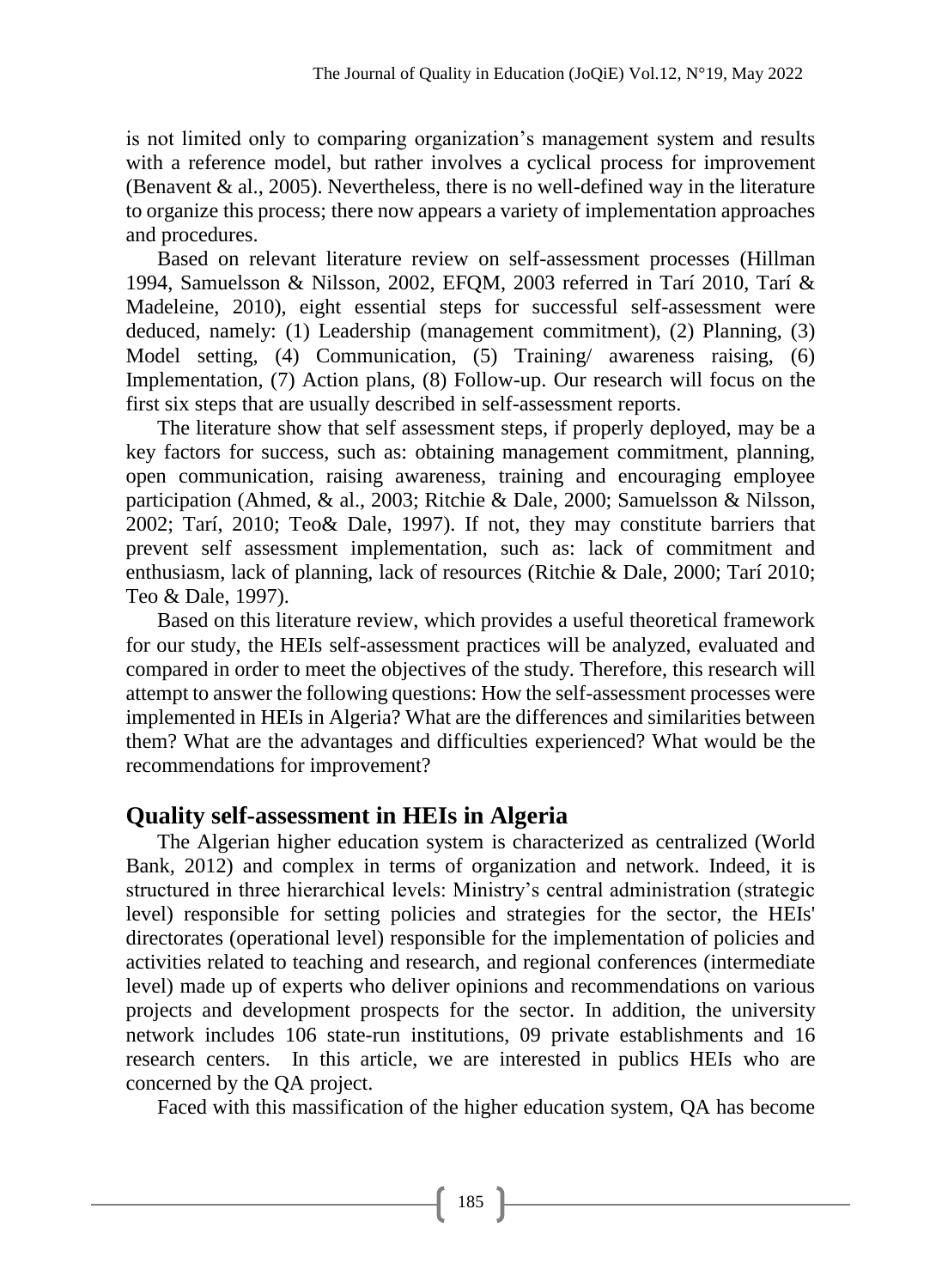an absolute necessity aimed at improving institutions governance and autonomy. Indeed, QA project was initiated in 2008 with the organization of an international colloquium on QA to learn from the experiences of other nations (European Commission, 2010-2013). After this event, QA has been integrated into higher education policy and officially adopted as a continuous improvement approach of teaching, research, organization and management activities of HEIs. Two years later (2010), the project was materialized with the creation of the Commission for the Implementation of QA in Higher Education (CIAQES), which proceeded to carry out the actions included in its roadmap (Table 1).

|      | $\mathbf{A}$                                                               |  |  |  |  |  |
|------|----------------------------------------------------------------------------|--|--|--|--|--|
| Year | <b>Actions</b>                                                             |  |  |  |  |  |
| 2011 | Creation of Quality Assurance Cells (CAQ) in all institutions;             |  |  |  |  |  |
|      | Designation of Quality Assurance Responsible (RAQ);                        |  |  |  |  |  |
| 2012 |                                                                            |  |  |  |  |  |
| 2013 | Continuous training of RAQs who, in turn, had to train their cell members; |  |  |  |  |  |
| 2014 |                                                                            |  |  |  |  |  |
| 2015 | Elaboration, appropriation and official adoption of the National Reference |  |  |  |  |  |
| 2016 | for Quality Assurance in Higher Education (RNAQES);                        |  |  |  |  |  |
|      | Development of self-assessment guide to facilitate the use of the RNAQES;  |  |  |  |  |  |
| 2017 |                                                                            |  |  |  |  |  |
|      | <b>Implementation of institutional self-assessment in all HEIs;</b>        |  |  |  |  |  |
| 2018 | Elaboration of action plans and establishment projects;                    |  |  |  |  |  |
|      | Expertise to external evaluation;                                          |  |  |  |  |  |
| 2019 | Follow-up.                                                                 |  |  |  |  |  |

**Table 1. OA implementation process in Algeria** 

Source: Own

The institutional self-assessment was officially launched in January 2017 by order of the higher education minister. It was conducted on the basis of the national standard RNAQES which is organized into seven major areas, namely: training, governance, research, university life, infrastructure, international cooperation and the relationship with socioeconomic environment. These areas are divided into fields, references, criteria and evidences. According to Lerari (2016), areas and fields define self-assessment scope, references are establishment objectives and criteria are the actions to be implemented to meet the references, and they are materialized by evidences.

The self-assessment project planned to evaluate all HEIs, over an initial period of 6 months (January-June 2017). Nevertheless, the operation continued during the 2017/2018 academic year. Bimonthly monitoring of operation progress was carried out by the regional conferences. At the end of the operation, each establishment was required to draw up and submit to CIAQES a self-assessment report according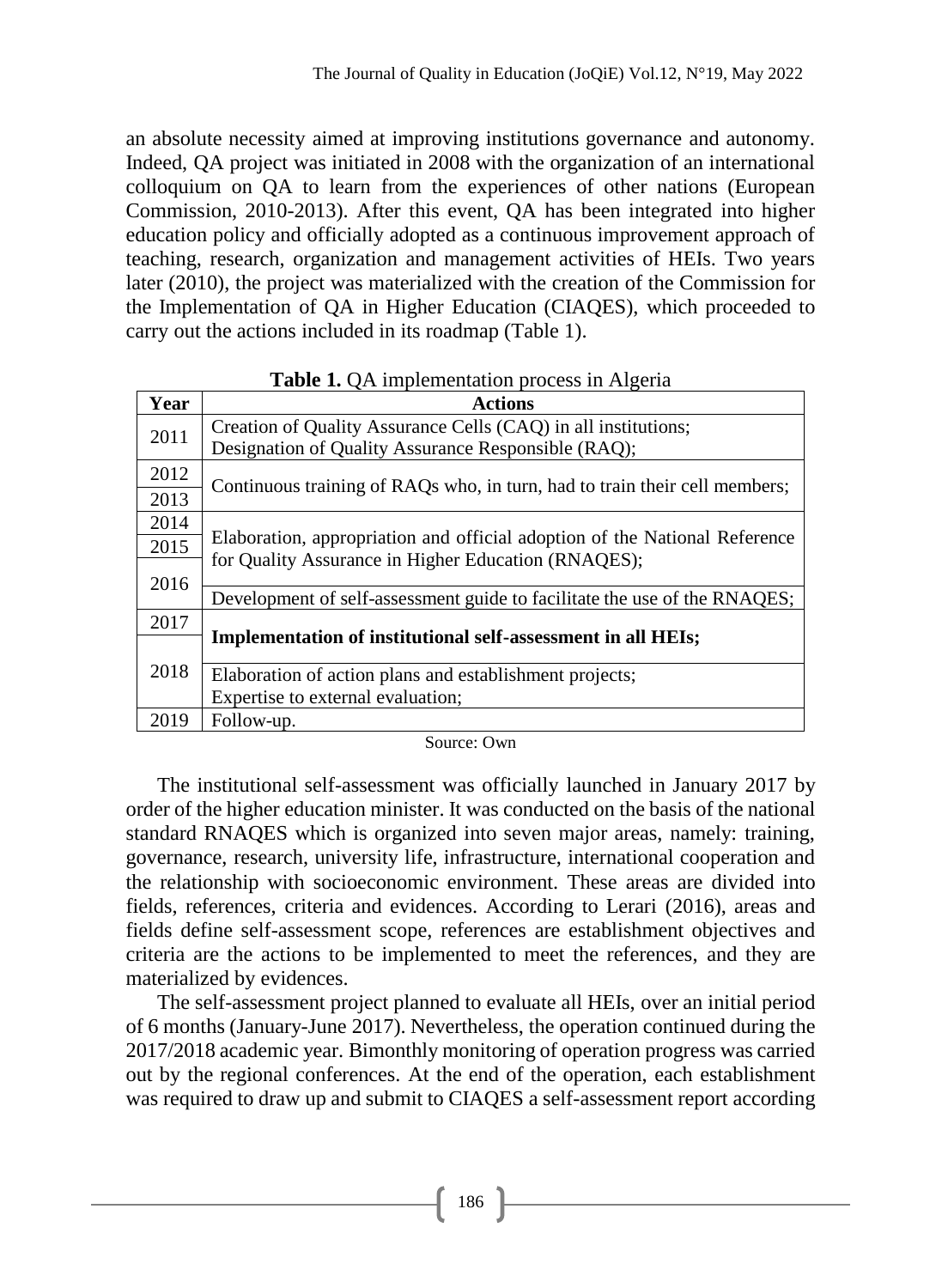to a standard format made available to them. The reports objective was to describe the steps followed by HEIs to self-assess and the main results achieved. In mid-July 2018, 86 HEIs had produced and submitted their reports, representing a participation rate of 81.1% (Mezache & Chahed, 2018). For the purposes of our research, a total of 85 self-assessment reports were identified as the population of study (one institution's report was excluded for ethical reasons).

The analysis of Algerian quality self-assessment context shows that all HEIs have been put in the same institutionalization level of practices, knowledge and mastery in QA, which leads us to suppose that self assessment approaches if differ, it's going to be in the way they have been addressed. This paper is based then on hypothesis that HEIs' self-assessment approaches have common steps and differences in the way they have been implemented.

### **Research methodology**

Qualitative content analysis is the method considers appropriate to answer the research questions. It is a technique that can be used to deal with a wide variety of documents (Aktouf, 1987) and examine their content in depth through a category system (Leray, 2008). Our approach is composed of six main steps (Figure 1). It draws on the relevant literature on qualitative data analysis (Dépelteau, 2000; Mayring, 2014), and on previous studies that have used content analysis to analyse and compare quality management practices in higher education context (Golowko & al., 2017; Zou & al., 2012).





Source: Own

The Algerian HEIs self-assessment reports, published for the period 2017- 2018, constitute the official written record of self-assessment practices, and thus a relevant source for our research purpose. According to Yin (2009), the strengths of documentation as a data source lie in its stability, discretion, accuracy and broad coverage.

For collecting reports, the authors proceeded in two times: contacting the RAQs of different establishments and consulting the HEIs websites. A total of 21 reports were obtained, of which 17 were prepared in 2017 and 4 in 2018. This represents 25% of the total number of reports submitted. The study sample is small for two main reasons. The first is that there is a high turnover of RAQs, and those who are newly installed did not participate in the self-assessment process and do not have the reports produced. Moreover, this is why the authors opted for document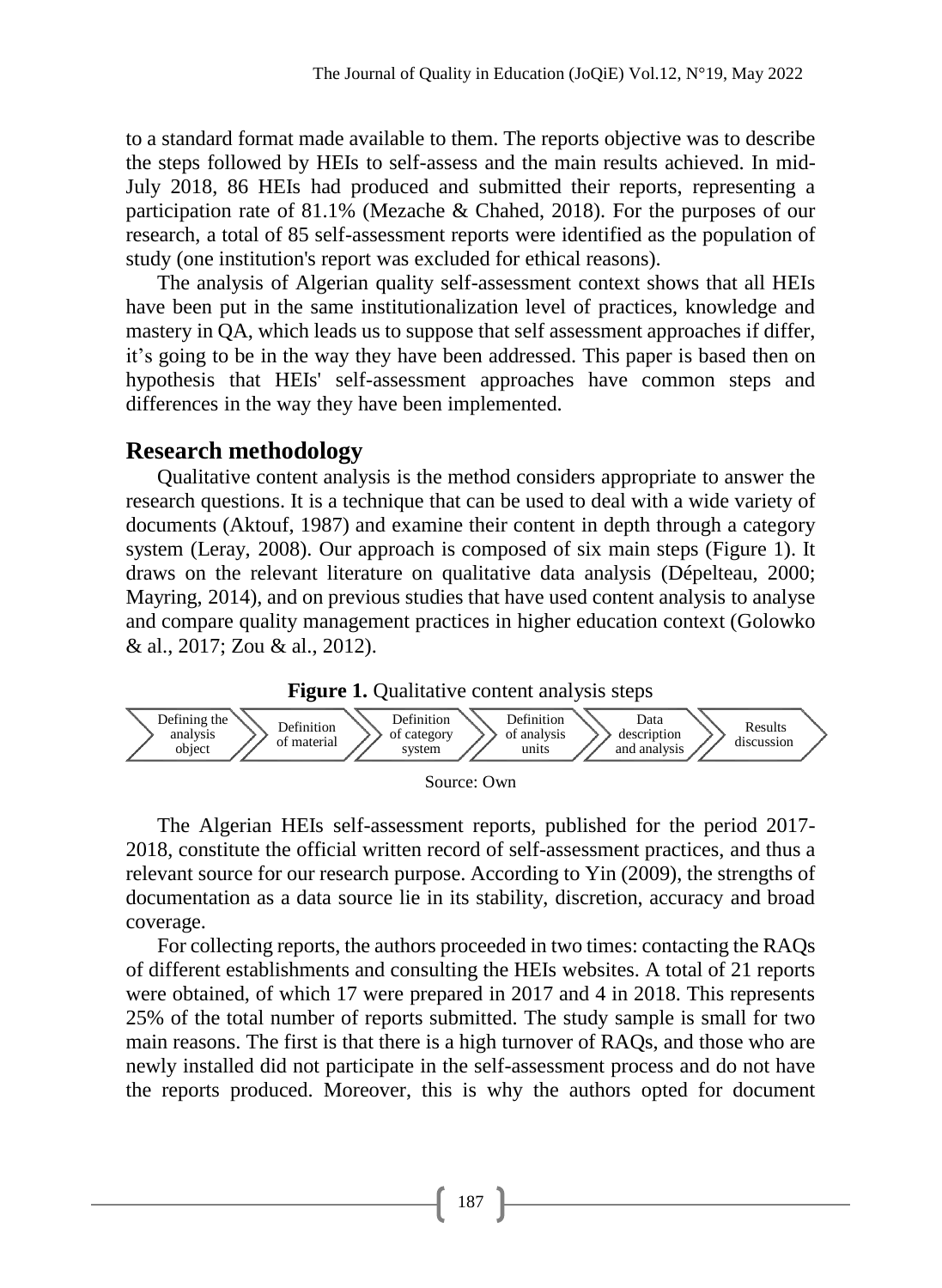analysis as a research method rather than interviews. The second reason is that very few HEIs have published their reports on their websites.

The small sample size limits the possibility of generalizing the results. However, our aim is to provide a meaningful description of HEIs' self-assessment experiences rather than to provide generalizable results. Nevertheless, the sample reflects the diversity of HEIs in Algeria (HEIs of all types and belonging to different regions) (Table 2).

| <b>Type</b><br><b>Region</b> | <b>University</b> | <b>School</b> | University<br>center | <b>Total (by</b><br>region) |
|------------------------------|-------------------|---------------|----------------------|-----------------------------|
| East                         | 96                |               |                      | 08                          |
| <b>Central</b>               |                   | 03            |                      | 0 <sub>5</sub>              |
| West                         | )4                | 02            | 02                   | 08                          |
| Total (by type)              |                   | 06            | 04                   |                             |
|                              |                   | Source: Own   |                      |                             |

**Table 2.** Distribution of study sample by region and type

For confidentiality reasons, the names of HEIs of our sample will not be disclosed. We have coded<sup>1</sup> them as "RTn" with R: region, T: type, n: number.

Once the material had been collected and classified, the authors proceeded to a preliminary reading in order to get a general idea of implementing practices and to construct the list of themes structuring the different reports. The reading focused on the part relating to institutionalized efforts at quality self-assessment. For the development of category system, deductive approach was followed, which consists of deducing categories in advance, before text coding (Mayring, 2014). This approach is most appropriate when there is relevant previous research related to the subject studied (Mayring, 2014). Five main categories have been defined and divided down into themes or sub-categories (Table 3).

| Code              | <b>Categories</b> | <b>Themes/Sub-categories</b>               |  |
|-------------------|-------------------|--------------------------------------------|--|
| A                 | <b>Management</b> | - Principals' Commitment;                  |  |
|                   | <b>Commitment</b> | - Self-assessment objectives;              |  |
| B                 | <b>Planning</b>   | - Creation of implementation body;         |  |
|                   |                   | - Process planning;                        |  |
|                   |                   | - Self-assessment approach;                |  |
| $\mathsf{\Gamma}$ | <b>Model</b>      | - Areas and criteria for self-assessment   |  |
|                   | <b>Training</b>   | - Training of evaluators teams;            |  |
|                   |                   | - Sensitization to the academic community; |  |
| E                 | Implementation    | - Self-assessment methods;                 |  |

**Table 3.** Study categories

 $\overline{a}$ <sup>1</sup> For example, CU<sub>1</sub> (University 1 in the Central Region), WS<sub>3</sub> (School 3 in the Western Region).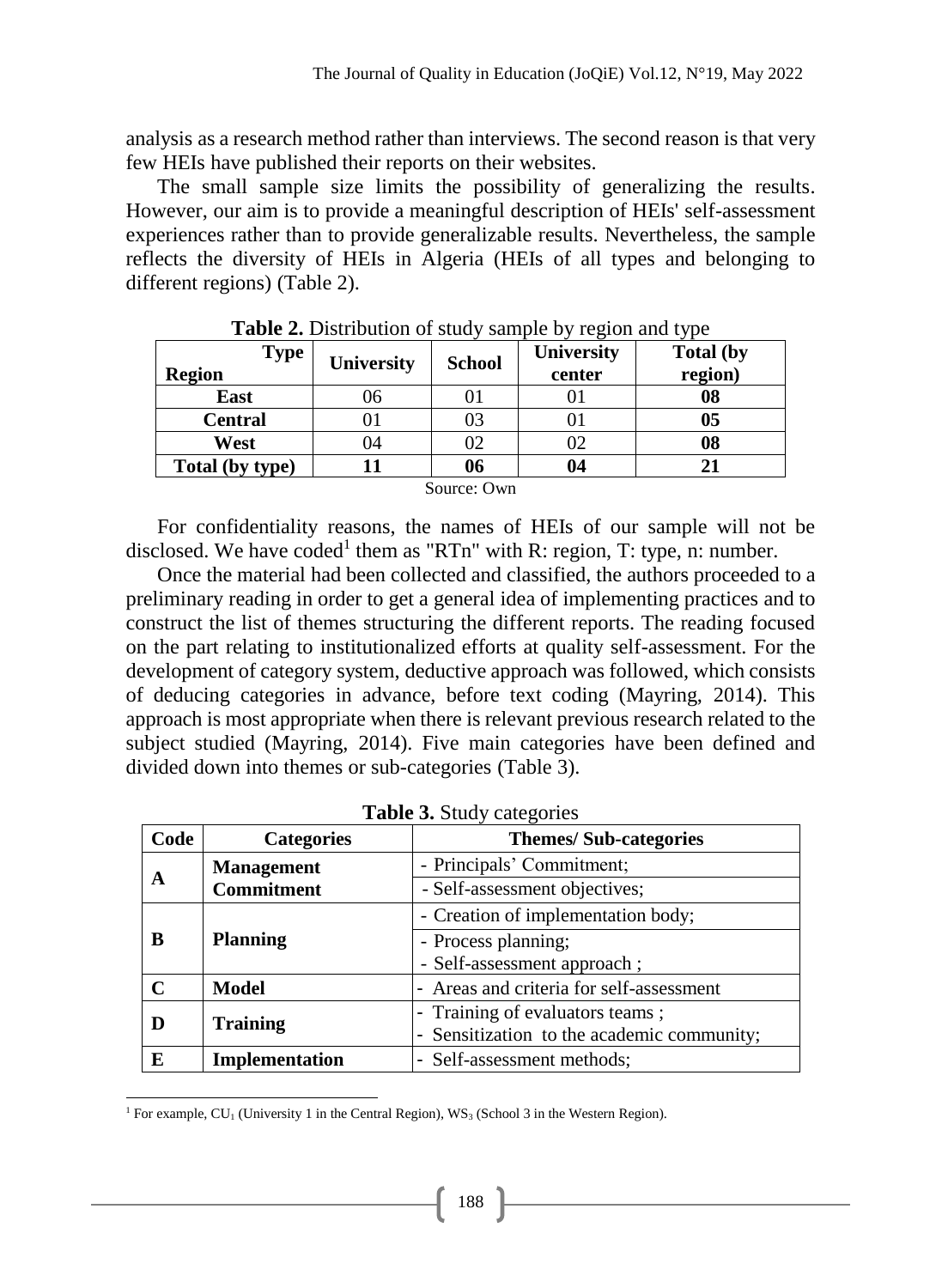|             |  | - Compliance assessment ;<br>- Self-assessment reports. |  |  |
|-------------|--|---------------------------------------------------------|--|--|
| Source: Own |  |                                                         |  |  |

Once the categories were defined, the authors proceeded to extract the analysis units which could be words, sentences, general ideas of complete passages (Aktouf, 1987). To extract them, we drew up a table with several columns entitled respectively: categories, themes (or sub-categories), establishment (one column per establishment). We then read the texts in depth and assigned each passage to the appropriate category. At the beginning, the extracted passages were written out in full, then coded or transformed into a standardized form (Babbie, 2016).

#### **Analyse and discussion of findings**

Two approaches are distinguished for data qualitative analysis: a vertical approach, which aims to study the contents of each document for all categories, and a transversal (or longitudinal) approach, which studies the contents of all documents for each category. As part of our research, the authors conducted a transversal analysis to compare the contents of all reports in each of predefined categories or subcategories. Our findings will be supported by controlled-passages extracted from the texts.

#### **Category A: management commitment**

#### *Management commitment:*

Report's analysis shows that 14 HEIs in our sample (67%) declared the principals' commitment to self-assessment process. principles, includes heads of institutions (university' rector, and school' and center' director), vice-rectors, assistant directors and deans of faculties. This commitment has been shown in different ways (Figure 2) which imply their awareness of the importance of the operation.





189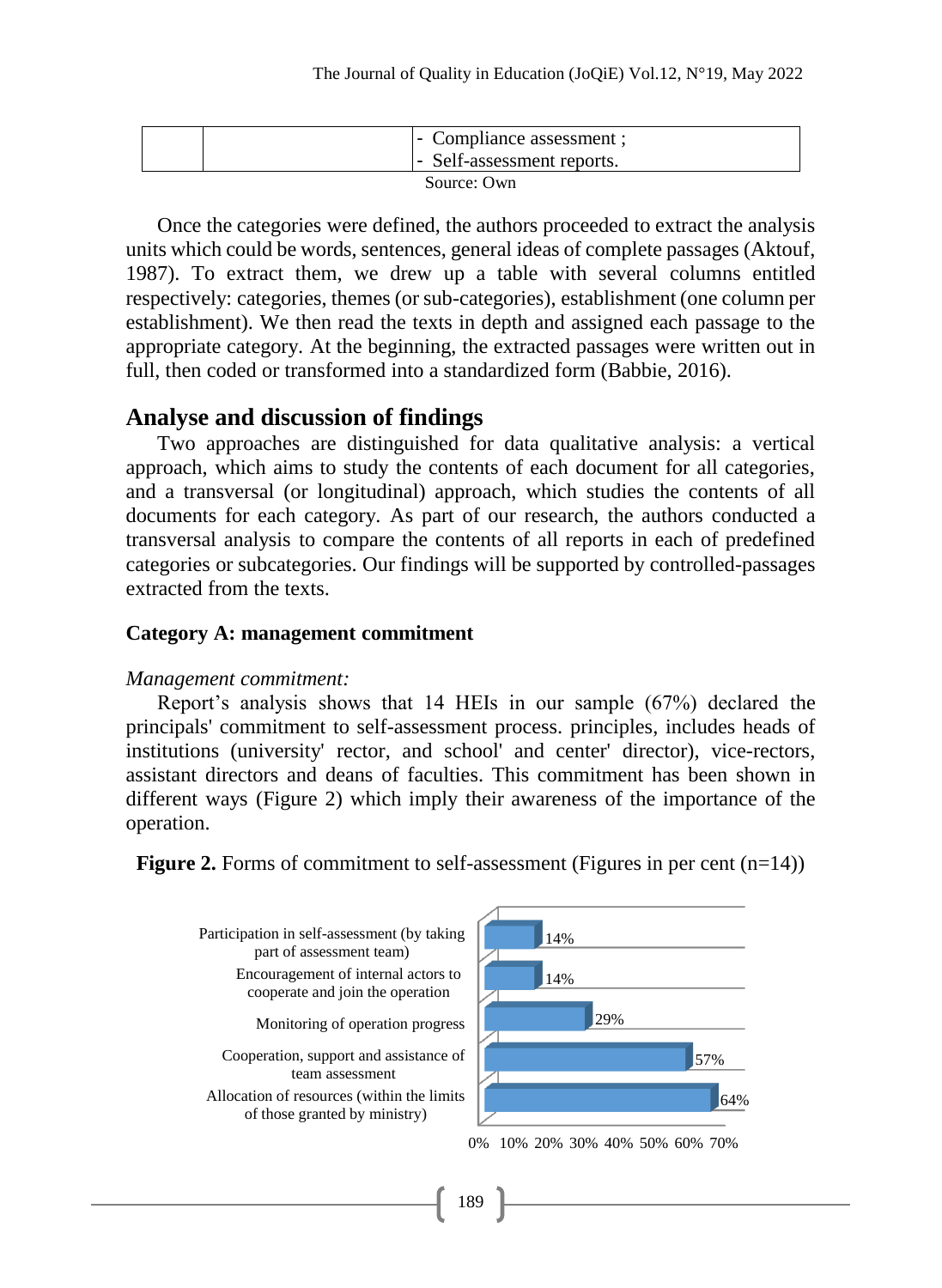#### Source: Own

By the remaining 33% of the HEIs, no mention was made in their reports about the principles' involvement in the process. This does not mean, however, that there was no commitment, since the HEIs' were obliged to report to the MESRS which instructed to implement self-assessment exercise. As a result, their commitment is inevitable. The authors assume that this is due to one of the limitations of documentary analysis, as the documents may not describe all practices and policies that have been implemented.

From the above, the authors make the first statement of the study which supposes that the majority of the HEIs' principals have shown themselves committed to the process. This is in line with the literature which recommends that self-assessment process should not begin without leader's commitment (Hillman, 1994; Tarí & Madeleine, 2010; Teo & Dale, 1997). The authors emphasize, however that this commitment seems weak and insufficient as it was limited to team support and operation monitoring. Yet, real commitment requires investment in the human, material and financial resources that support the achievement of objectives and the development of policies and strategies (Pires Da Rosa & al., 2003 referred in Calvo-Mora & al., 2006). Without these resources, the operation is doomed to failure (Ritchie & Dale, 2000).

This weakness can be explained by the fact that the HEIs' leaders do not have sufficient autonomy to grant and make available all the resources necessary for the operation. This is due to the high centralization level of higher education system in Algeria (World Bank, 2012) and the state control exercised over all aspects of management and organization of the institutions. The other possible explanation is that the self-assessment was initiated by the Ministry, which did not allow enough time for HEIs' principals to become aware of the complexity of the process and the organizational changes needed to ensure its effectiveness (Ritchie & Dale, 2000).

#### *Self-assessment objectives:*

It is important to recall that the self-assessment was launched in all HEIs following the Ministry's instruction. As a result, many reports point out that the main reason for carrying out a self-assessment is to respond to this instruction and to submit the reports within the set deadlines (common objective). The following excerpts confirm our finding:

"This operation is part of a self-assessment operation launched by the MESRS at the level of all schools and universities in the national territory"  $(CS_1)$ 

"The self-assessment operation is part of the ministerial process aimed at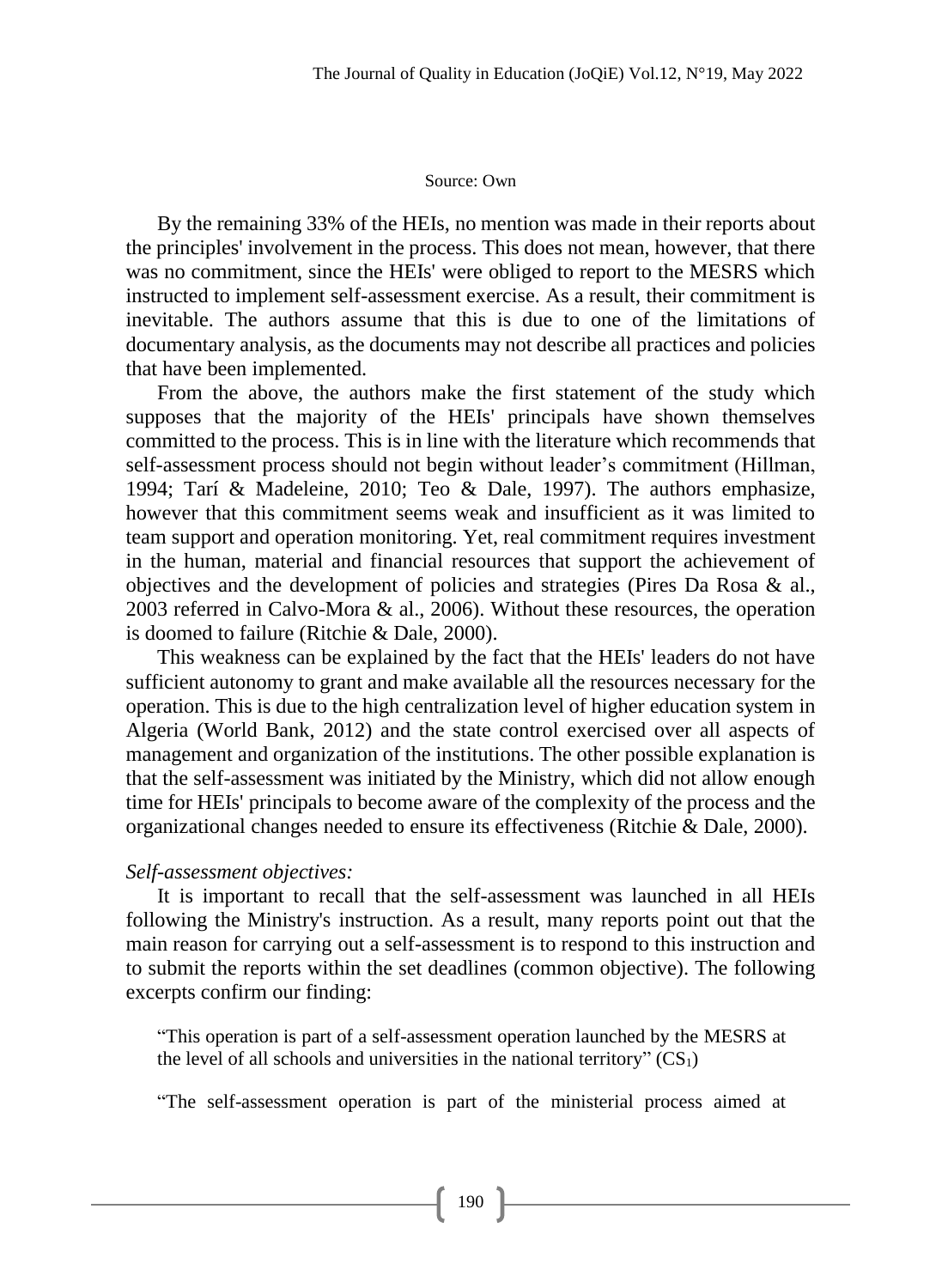establishing the status of the situation and drawing up the future establishment project"  $(EU_5)$ 

In addition to this main and common objective, operational sub-objectives have been set by some HEIs (Figure 3).

As a result, the second important element that emerges from the analysis is that the vast majority of HEIs have focused on compliance with the standard's criteria more than improvement of their internal practices. This finding leads us to believe that the main objectives and purposes of the self-assessment were not well understood by HEIs. Furthermore, this could be explained by the insufficient initial time allocated to the operation, which obliged the HEIs to speed up the work in order to be able to submit the reports on time. Indeed, the four (4) reports in our sample, drawn up in 2018, all cited improvement among their objectives and thus confirm our assumption.





#### **Category B: Planning**

#### *Creation on implementation body:*

The vast majority of HEIs in our sample (71%) have set up specific committees to carry out the assessment work (Self-assessment Committee (CAE)). Others (29%) have entrusted the mission to the cells that setted up the QA (CAQ). The CAEs were broken down into sub-committees by assessment area. They are mainly composed of HEIs internal members (Figure 4)

**Figure 4.** Composition of self-assessment committees (Figures indicate the actual number of institutions (n=15)).

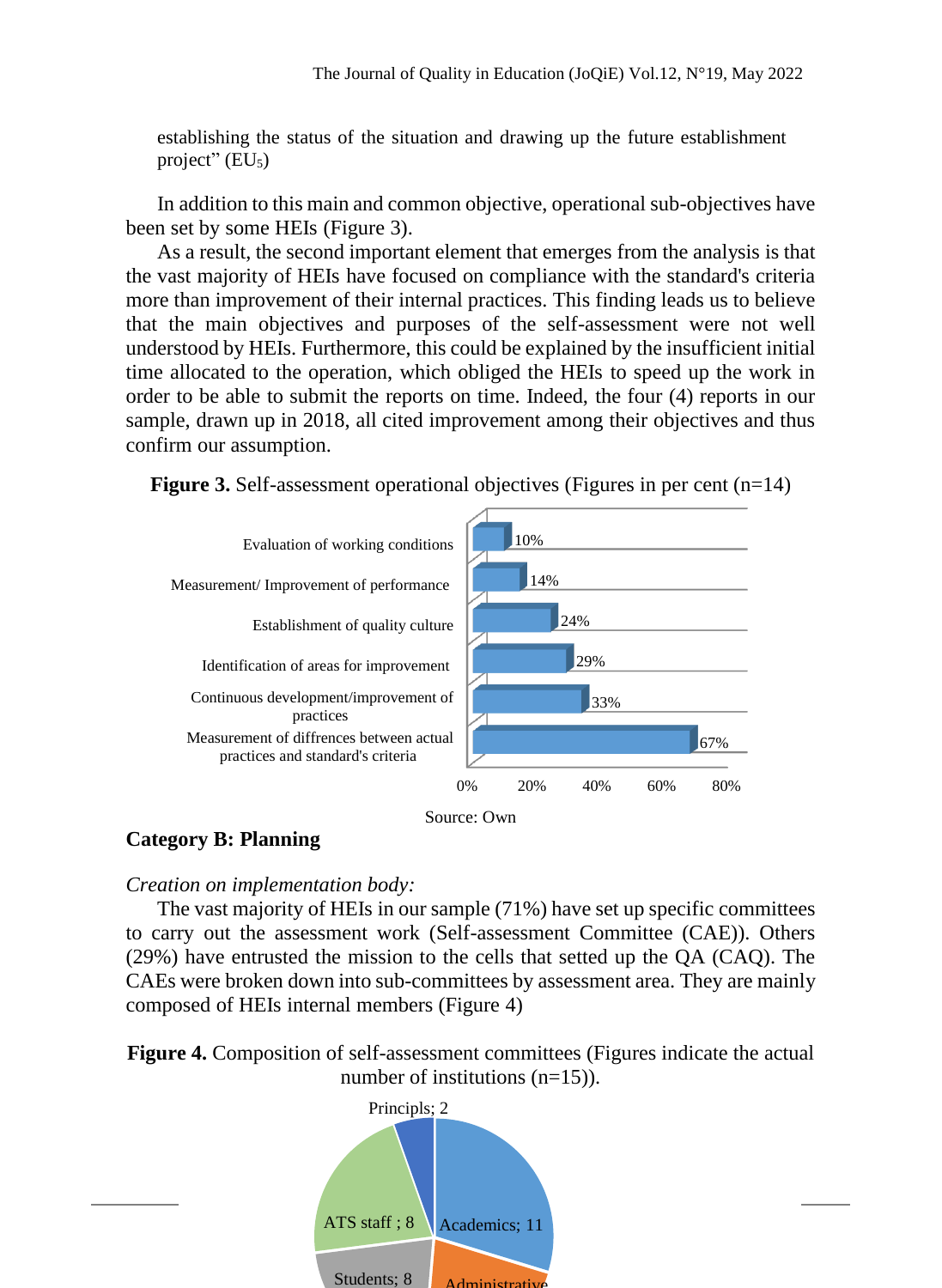#### Source: Own

The figure show that HEIs preferred academics who are involved in more than half of the CAEs. Nevertheless, we note a low level of a student's involvement, who are considered according to Nguyen (2016) as actors directly involved in change implementation. Furthermore, the participation of external actors has been very limited or even absent. Only two HEIs made an exception. The  $CE<sub>1</sub>$  institution included an alumni, which helped to assess the professional integration of graduates. Thus, the  $CE_2$  institution included a representative of socioeconomic sector in a self-assessment sub-committee.

#### *Process planning:*

It is commonly argued that the self-assessment exercise must be planned (Rithie & al., 2000; Samuelsson & Nilsson, 2002). However, only 7 HEIs (33%) indicated having established an implementing self-assessment planning.

The lack of planning in the majority of HEIs could, as Teo & Dale (1997) have already pointed out, hamper the management of the self-assessment process.

### *Self-assessment approaches:*

The self-assessment approach refers to the method used for data collection and analysis. In all HEIs in our sample, self-assessment was conducted using a questionnaire developed on the basis of the RNAQES criteria. This is in line with what is recommended Tarí (2011), which suggests using the questionnaire approach when an institution is faced with the process for the first time and does not have much experience with self-assessment. This approach is simpler and faster compared to others, such as the workshop approach, for example (Tarí & Madeleine, 2010), however, it only indicates what people think and not the reasons that underlie their thinking (Ahmed & al., 2003,  $p45$ ). To remedy this, different methods form of administering questionnaires has been chosen by the HEIs (see below).

Otherwise, questionnaires were administered with various internal stakeholders. Some HEIs limited the self-assessment to specific categories of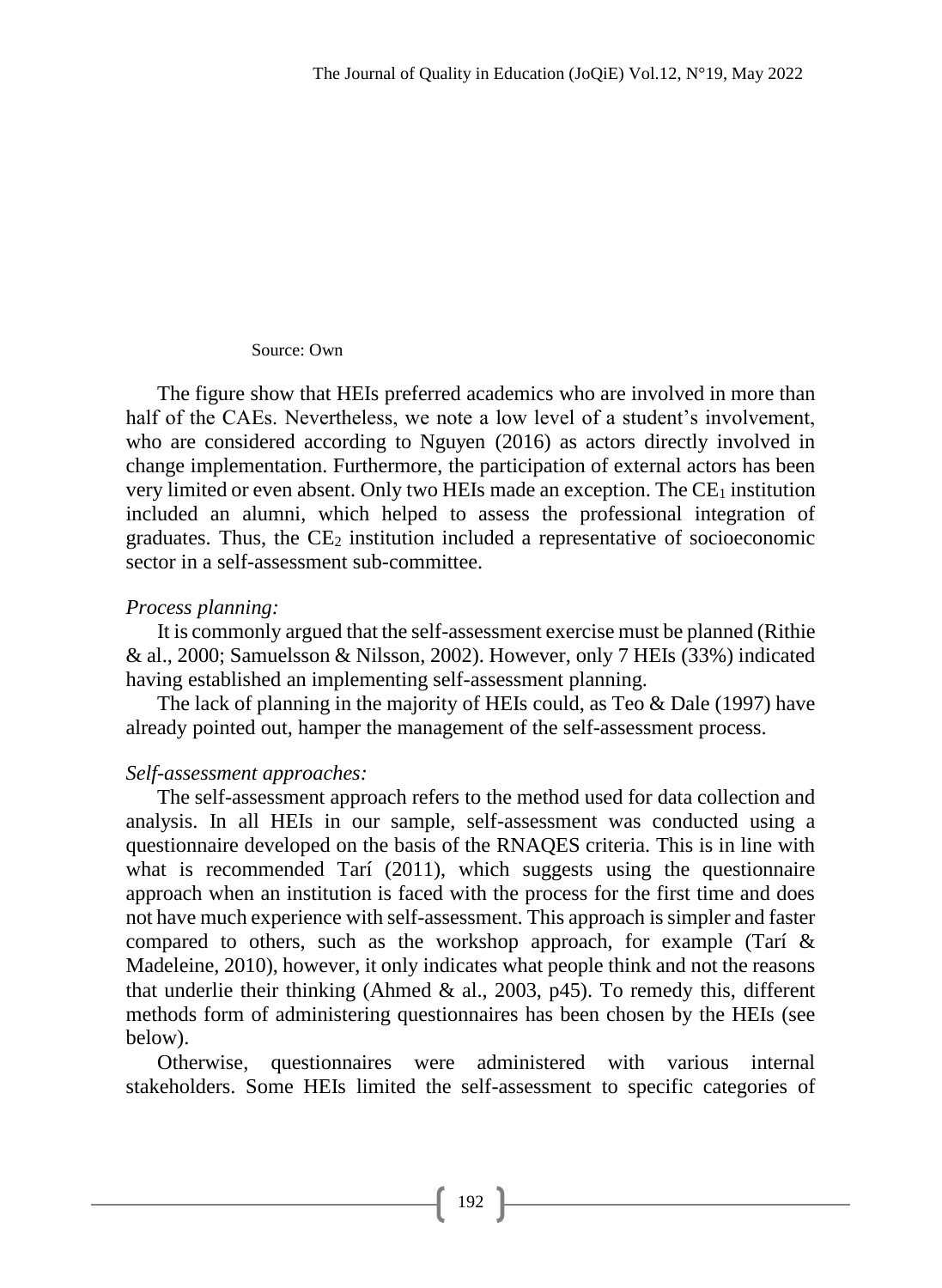stakeholders, notably principals and administrative managers (71%), while others favored a participatory approach aimed at broad involvement of internal stakeholders (Figure 5).





0% 10% 20% 30% 40% 50% 60% 70%

#### Source: Own

The authors note, therefore, a centralization of self-assessment operation in the majority of HEIs. Centralization, as opposed to decentralization, is the extent to which self-assessment is deployed to higher hierarchical levels in the organization (Benaven & al., 2005). According to these authors, this is explained by the fact that these HEIs are not yet mature in terms of quality management, and tend to centralize it in order to identify and resolve major problems. This is indeed the case of the HEIs in Algeria.

Moreover, the involvement of external stakeholders (e.g. employers and socioeconomic actors) remains absent. They are either consulted or involved. Only one establishment  $(WS_1)$  has made an exception by sending the self-assessment questionnaires to companies representing the socioeconomic sector.

### **Category C: Model**

### *Areas and criteria for self-assessment:*

Regarding the areas, the majority of HEIs (71%) conducted the self-assessment in relation to all the RNAQES's areas. Others opted for only a few. The choice of the number of areas was made taking into account two main factors, namely: experience in self-assessment and the time allowed by the MESRS.

"Because of the lack of experience, on the one hand, and given the timetable for sending the report to the ministry, on the other hand, the self-assessment scope was limited to a single faculty (...) and examining only two areas, namely training and Scientific Research" (WU3)

In addition, other factors may contribute to this choice, such as the number of evaluators, their methodological skills, their availability...Etc. However, these factors cannot be confirmed or refuted within the limited scope of this research.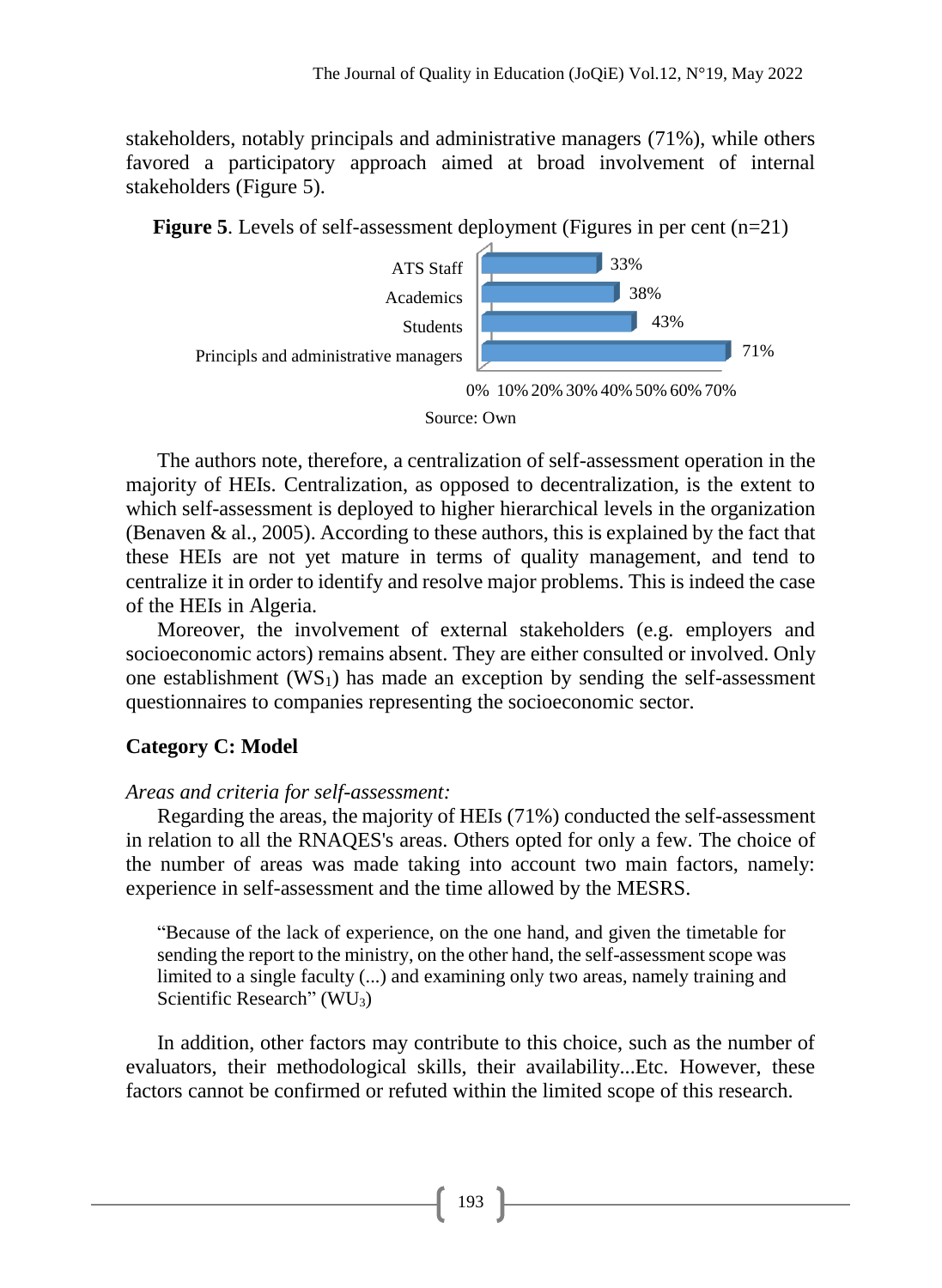As regards the criteria, slightly more than half of HEIs (52%) have adopted the RNAQES without making any changes to its criteria. This is in line with Teo & Dale (1997), who had suggested that organizations with little experience in selfassessment should use the criteria for the published model without modification. However, this cannot be valid for the Algerian model, which includes 219 general criteria requiring adaptations to the contexts and situations of each HEI. Furthermore, the remaining 43% made changes to the RNAQES criteria (addition, deletion, rewording):

"However, some references and/or criteria and/or evidence are modified; others are replaced to adapt them to the context of institution"  $(ES<sub>1</sub>)$ 

"For the choice of the references retained by area, we have taken into consideration two criteria which are: Applicability  $(...)$  & relevance  $(...)$ " (EU<sub>6</sub>)

This adaptation of criteria has enabled the HEIs to develop their own references that take into account their specificities and institutional contexts.

## **Category D: Training**

### *Training of evaluators teams:*

From the literature point of view, training is a prerequisite for understanding the objectives of self-assessment (Samuelsson & Nilsson, 2002; Tarí & Madeleine, 2010) and it is of high importance (Benavent & al., 2005). In addition, it helps to develop leadership and skills of the team and its coordinator, which are the basis for successful self-assessment (National Accreditation Commission [CNA-CHILE], 2008).

On average, 67% of the HEIs in our sample have trained their teams on selfassessment methods and techniques. These trainings had a double objective: to acquire a working methodology and to become familiar and take ownership with of the standard. The training activities took different forms, such as: meetings/debates, working sessions, transmission of documentation to those concerned (online and/or paper versions), presentation and awareness-raising days and workshops.

"A training course was organized for all members (...) on the national reference system and the self-assessment exercise"  $(CS_1)$ 

"Two days (...) were set aside to train the members of the self-evaluation committee, allowing them to familiarize themselves with the national standard and to understand the self-evaluation procedure"  $(WU_3)$ 

On the other hand, 33% of the HEIs did not mention having trained their teams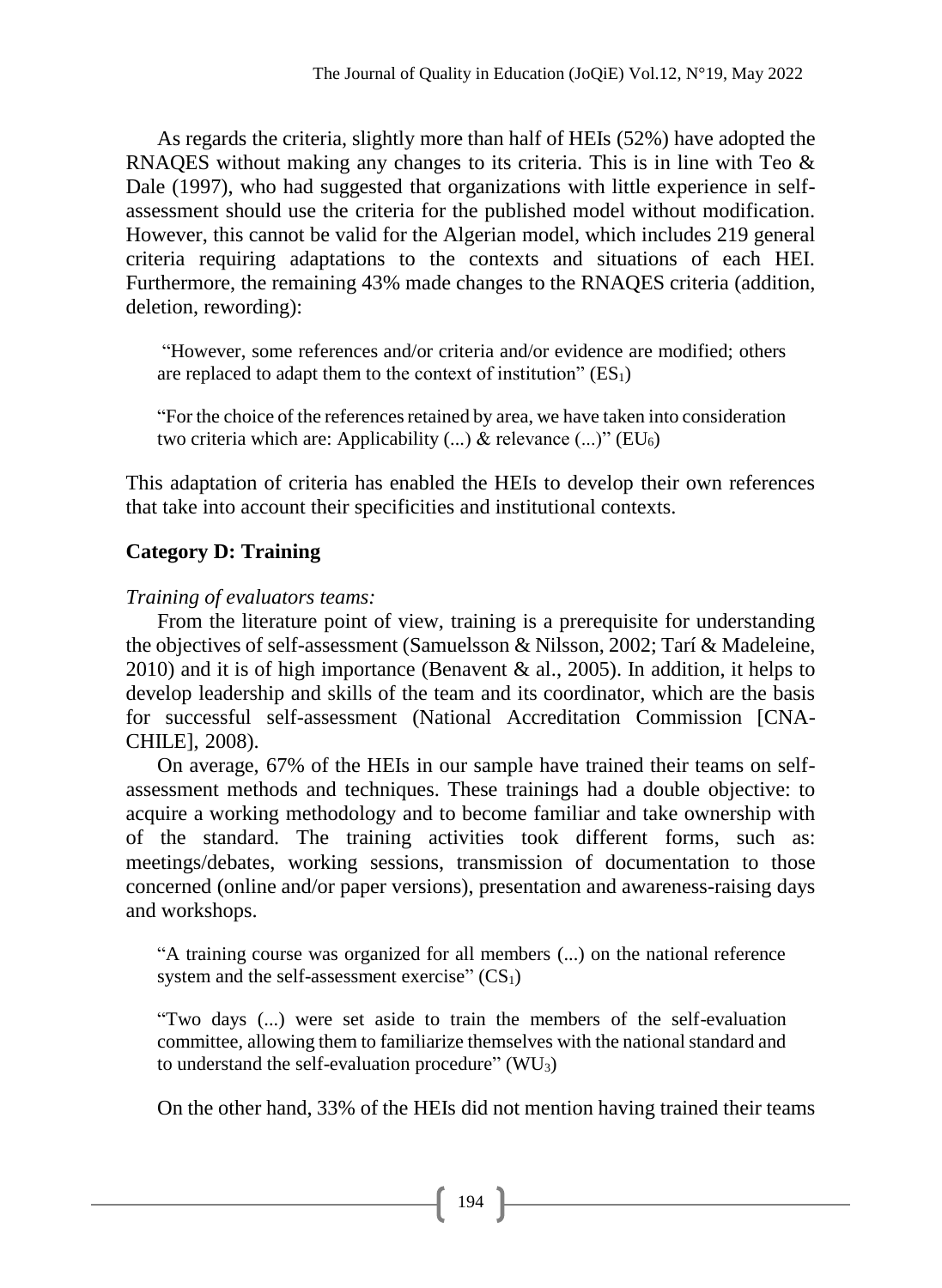in charge of self-evaluation, which could have serious consequences for the success of the project.

#### *Sensitization to the academic community:*

A broad awareness of self-assessment importance among internal actors is essential. It generates a situation of trust and promotes internal motivation and active participation in quality improvement (National Accreditation Commission [CNA-CHILE], 2008). By internal actors includes: principals and administrative managers, academics, students and ATS staff. However, very few HEIs (29%) stated that they had ensured awareness of their internal actors to the objectives of the self-assessment. They have done so in different ways that show their willingness to ensure involvement at all levels: information days (24%), meetings (5%) & workshops (10%).

### **Category E: Implementation**

#### *Self-assessment methods:*

The self-assessment questionnaires were administered in a variety of ways:

- Distribution/collection of questionnaires: this approach was used by very few HEIs (19%) who chose to deploy the self-assessment at lower levels, among the various internal actors: students, academics and administrative staff;

- Visits/ Interviews: questionnaire-assisted interviews were carried out, in particular with the higher hierarchical levels (principals and administrative managers). The questionnaires were sent to them in advance so that they could prepare evidence of compliance with the assessment criteria;

- Interviews + Distribution of questionnaires: this mixed approach was chosen by the HEIs having decided to involve all internal stakeholders at all levels.

Analysis of the reports shows that the majority of HEIs (66%) favored the method of interviews (assisted by questionnaires) with higher hierarchical levels, which confirms our statement on the centralization of self-assessment. Nevertheless, half of these HEIs chose to diversify their data sources by distributing the questionnaires to other types of population.

### *Compliance assessment:*

As mentioned above, the main objective of HEIs is the compliance assessment of practices with the RNAQES criteria. This compliance has been assessed using quantitative indicators. In fact, a quality scale was defined (from 0 to 4) for the majority of establishments and scores were assigned to each criterion or evidence according to their level of implementation. The values obtained were consolidated to determine the evaluation of the fields and references in each area.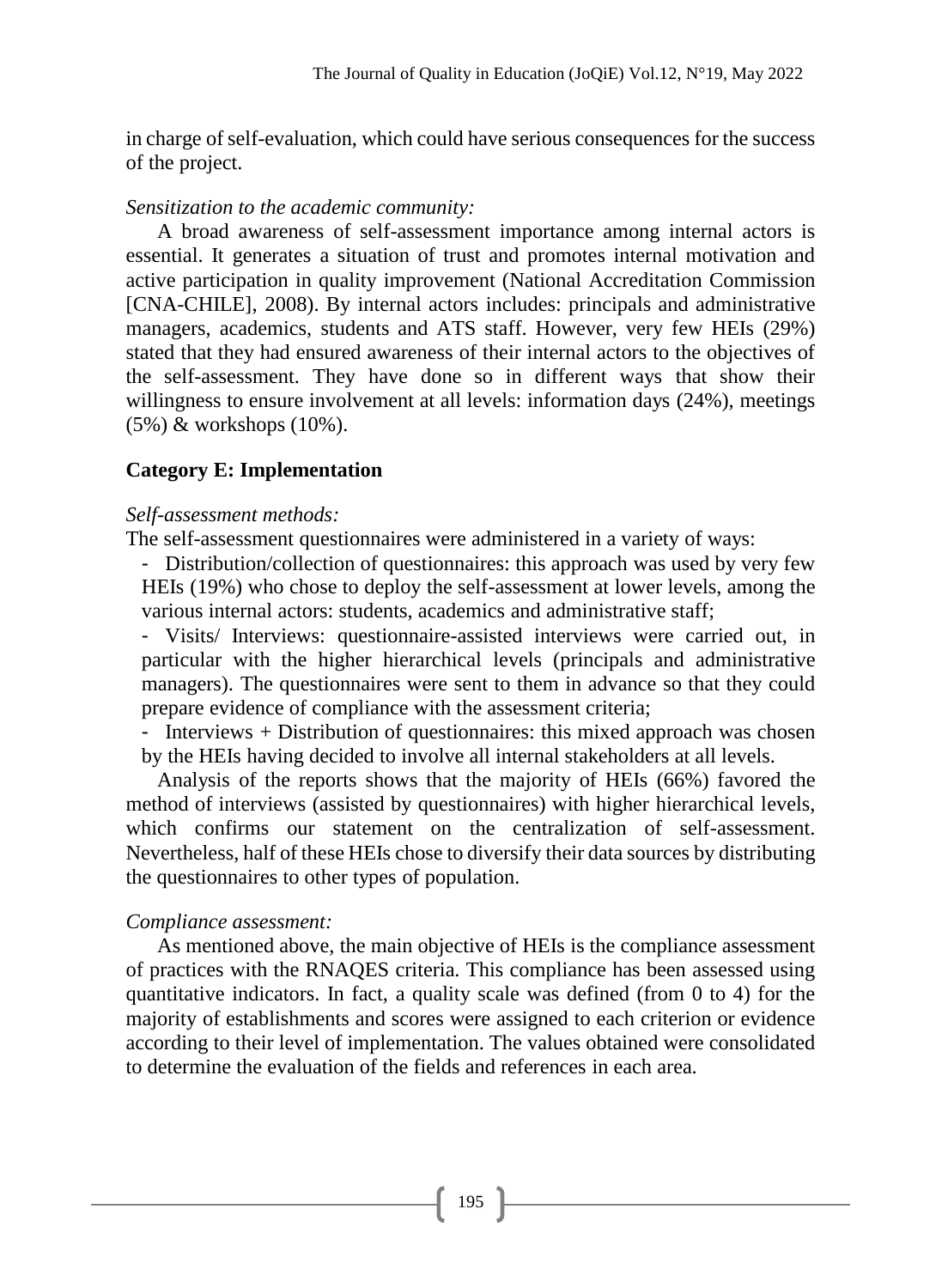### *Self-assessment reports:*

The results of the self-assessment have been the subject of reports describing the approaches adopted, and identifying strengths and weaknesses. In our sample, 38% of the HEIs focused on the internal environment, highlighting their own strengths and weaknesses. The others carried out a global analysis of their internal and external environment (SWOT analysis: Strengths, Weaknesses, Opportunities and Threats). This analysis would serve as a basis for the development of action plans at a later stage.

Indeed, the self-assessment processes resulted in recommendations for improvement by area in 71% of the HEIs.

# **Conclusion**

Results analysis indicates that HEIs in our sample carried out an institutional self-assessment based on the National Model (RNAQES), and used the questionnaire as a common tool for data collection. In addition, the selfassessments were carried out for two main purposes: assess the compliance of internal practices with the referral criteria and report the results to ministry.

This study shows some advantages of the implemented approaches, the two main ones being the creation of committees in charge of self-assessment and the training of their members. This will enable the HEIs to have specialized teams to monitor the implementation of improvement actions and conduct future selfassessment exercises.

In addition, the study highlighted some difficulties encountered that could negatively influence the success of the self-assessment, namely:

- Lack of management commitment in the process;

- Insufficient commitment to practice improvement initiatives;
- Lack of student involvement in the committees in charge of self-assessment;
- Insufficient initial time allocated to the self-assessment;
- Lack of planning of self-assessment processes;
- Insufficient sensitization actions organized for the benefit of internal actors;
- Lack of internal and external communication;
- Centralization of the operation (in some HEIs);
- Lack, or even absence, of external stakeholder involvement.

Among the difficulties mentioned above, the authors find the three factors that Ahmed  $\&$  al., (2003) considered as the traffic lights that condition the success of the self-assessment process, namely "management commitment", "communication" and "involvement of actors at all levels". It seems to us, therefore, that these three factors require special and immediate attention.

Furthermore, "lack of internal and external communication" is the most critical factor to be emphasized. Moreover, communication was supposed to be included in the categories of study (in accordance with the theoretical framework) but it is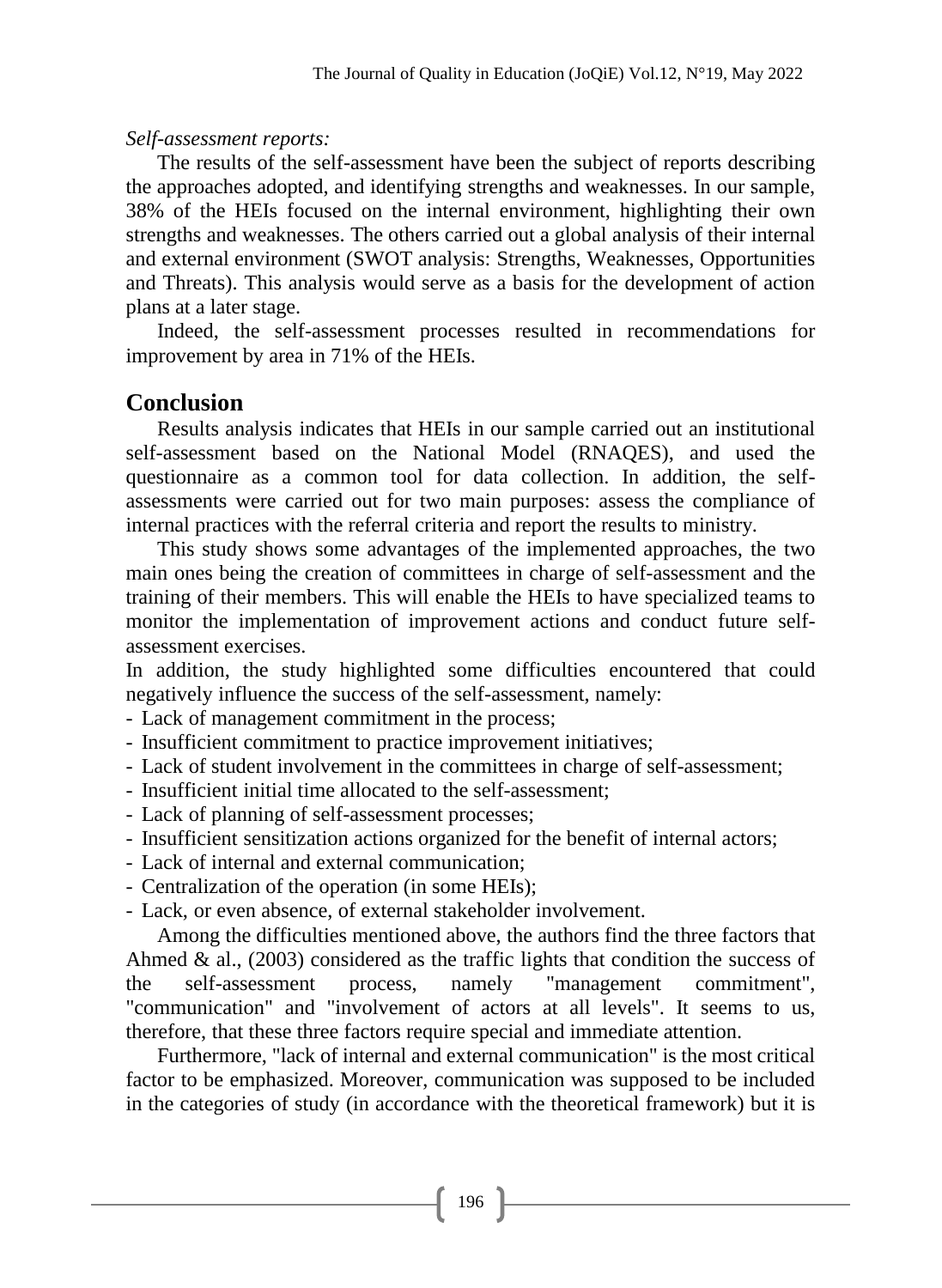not, as it does not appear in any of analyzing reports. In no case was it mentioned that self-assessment objectives, plans and approaches had been widely communicated internally. This weakness is likely to hamper the effectiveness of self-assessment implementation process. With regard to external communication, HEIs were supposed to publish their self-assessment reports on their websites, but the majority of them did not do so. Some HEIs do not even have a section dedicated to QA on their websites.

From the above, the authors can conclude that the HEIs (in our sample) carried out the self-assessment for the same reasons and following similar steps. Nevertheless, these steps were approached in different ways according to the needs of each institution, which confirms our research hypothesis.

In conclusion, the authors propose recommendations for improvement that will be useful for both HEIs and ministry managers, as they will help to ensure the success of future self-assessments:

- Granting the HEIs' leaders more autonomy, particularly in terms of resource management;
- Ensure training and awareness raising of HEI leaders on the importance, objectives and purposes of QA and self-assessment;
- Enable all internal stakeholders to be represented in the self-assessment committees and strengthen the participation of students and academics;
- Train evaluator team to ensure the development and updating of their skills;
- Diversify self-assessment approaches in order to ensure the reliability and validity of the data obtained;
- Promote the decentralization of the self-assessment operation and a diversity of information sources (internal and external stakeholders);
- Ensure broad communication on self-assessment at internal and external levels;
- Develop action plans based on the SWOT analysis and recommendations for improvement made by evaluators, and ensure their implementation.

In conclusion, the authors would like to point out that the self-assessment carried out in 2017/2018 was only a pilot experience launched by the MESRS. This first operation proved to be useful for the HEIs in general, and enabled them to value their strengths and recognize their weaknesses. However, it is essential to address the weaknesses identified in this study to ensure that future self-assessment processes will be more effective.

This study has two main limitations, which relate to the documentary analysis methodology. The first is that it is difficult to generalize the results obtained to all HEIs. However, they could serve as a basis for future research on self-assessment approaches. The second limitation is that there is a risk of subjectivity on the part of the researcher regarding the content analysis method (Dépelteau, 2000). To reduce this risk and to ensure the fidelity and completeness of the results, two content analyses were carried out by the two researchers, and for each difference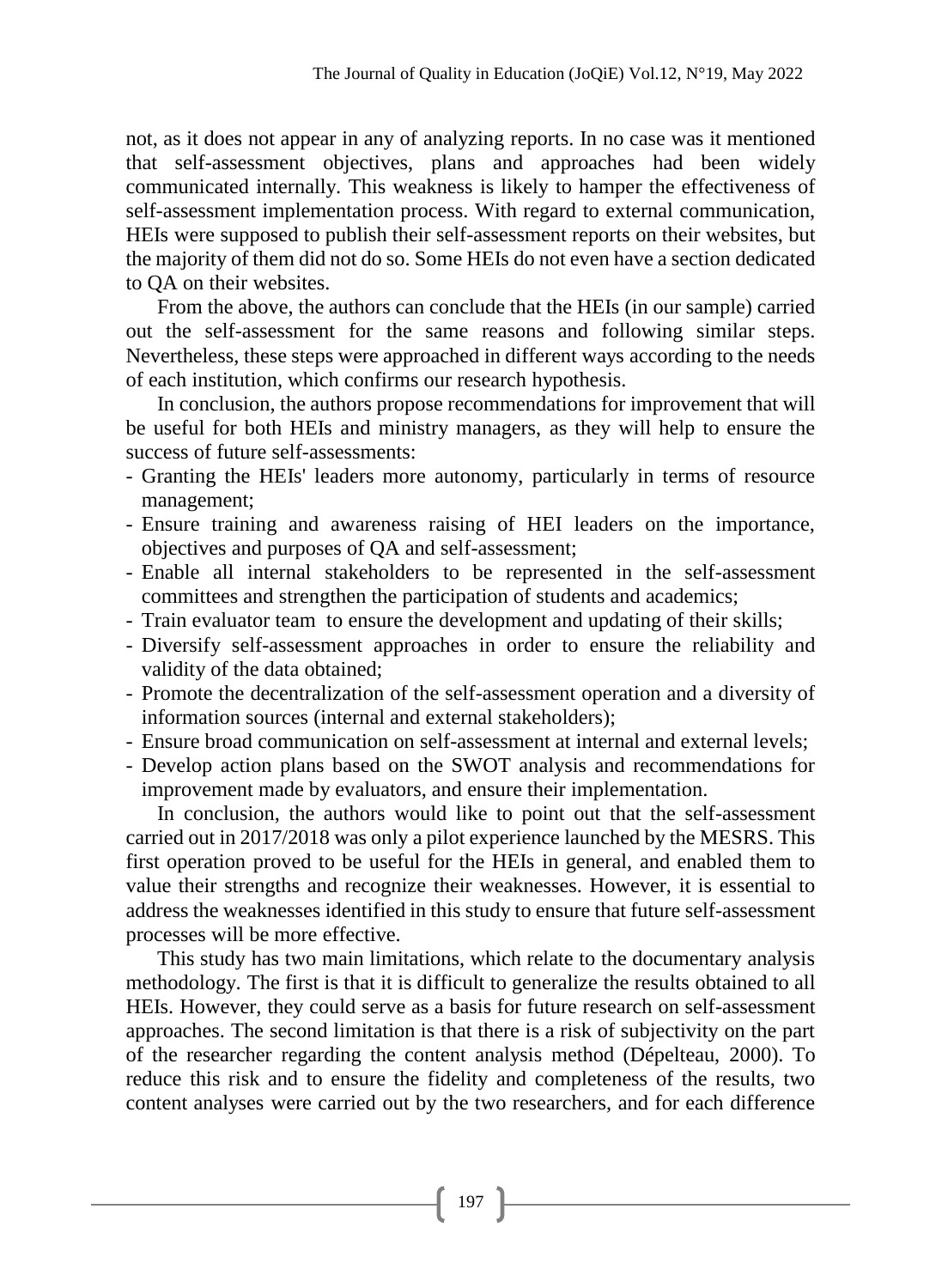of opinion on certain points or elements, a common and logical solution was proposed.

# **References**

- 1. Ahmed, A., Yang, J., & Dale, B. (2003). Self-Assessment Methodology: The Route to Business Excellence. *Quality Management Journal, 10(1), 43–57 ;, 10*(1), 43–57.
- 2. Aktouf, O. (1987). *Méthodologie des sciences sociales et approche qualitative des organisations.* Montréal: Les Presses de l'Université du Québec.
- 3. Babbie, E. (2016). *The practice of social research Fourteenth Edition. .* Cengage Learning.
- 4. Balbaster Benavent, F., Cruz Ros, S., & Moreno-Luz, M. (2005). A model of quality management self-assessment: an exploratory research. *International Journal of Quality & Reliability Management, 22*(5), 432–451.
- 5. Bugday Ince, S., & Gounko, T. (2014). Quality assurance in Turkish higher education. *European Journal of Higher Education, 4*(2), 184-196.
- 6. Calvo-mora, A., Leal, A., & Roldán, J. (2005). Relationships between the EFQM model criteria: a study in Spanish universities. *Total Quality Management & Business Excellence, 16*(6), 741-770.
- 7. Campatelli, G., Citti, P., & Meneghin, A. (2011). Development of a simplified approach based on the EFQM model and Six Sigma for the implementation of TQM principles in a university administration. *Total Quality Management & Business Excellence, 22*(7), 691-704.
- 8. Campbell, C., & Rozsnyai, C. (2002). *Quality Assurance and the Development of Course Programmes.* UNESCO: Education, Papers on Higher.
- 9. Cheng, Y. C., & Tam, W. M. (1997). Multi‐models of quality in education. *Quality Assurance in Education, 5*(1), 22-31.
- 10. Conti, T. (1997). Optimizing self-assessment. *Total Quality Management, 8*(2.3), 5–15.
- 11. Davim, J. P. (2012). *Mechanical engineering education.* London: ISTE Ltd.
- 12. Dépelteau, F. (2000). *La démarche d'une recherche en sciences humaines: de la question de départ à la communication des résultats.* Presses Université Laval.
- 13. Detert, J., & Jenni, R. (2000). An Instrument for Measuring Quality Practices in Education. *Quality Management Journal, 7*(3), 20–37.
- 14. Elassy, N. (2015). The concepts of quality, quality assurance and quality enhancement. *Quality Assurance in Education, 23*(3), 250–261.
- 15. European commission. (2010-2013). *AqiUmed project: Objectives, implementation, results and dissemination - Strengthening internal quality assurance in Mediterranean universities Algeria, Morocco, Tunisia.* https://www.agence-erasmus.fr/docs/2161\_livret-aqiumed.pdf.
- 16. Golowko, N., Kopia, J., Geldmacher, W., & Förster-Pastor, U. S. (2017). Comparative Study on Quality Management at German Private Universities. *Quality-Access to Success, 18*(157), 85-94.
- 17. Green, D. (1994). *What Is Quality in Higher Education?* 1900 Frost Road, Bristol, PA19007- 1598: Taylor & Francis.
- 18. Harvey, L., & Green, D. (1993). Defining Quality. *Assessment & Evaluation in Higher Education, 18*(1), 9–34.
- 19. Hillman, G. (1994). Making Self-assessment Successful. *The TQM Magazine, 6*(3), 29–31.
- 20. Houston, D. (2007). TQM and Higher Education: A Critical Systems Perspective on Fitness for Purpose. *Quality in Higher Education, 13*(1), 3-17.
- 21. Houston, D. (2010). Achievements and Consequences of Two Decades of Quality Assurance in Higher Education: A Personal View From the Edge. *Quality in Higher Education, 16*(2), 177-180.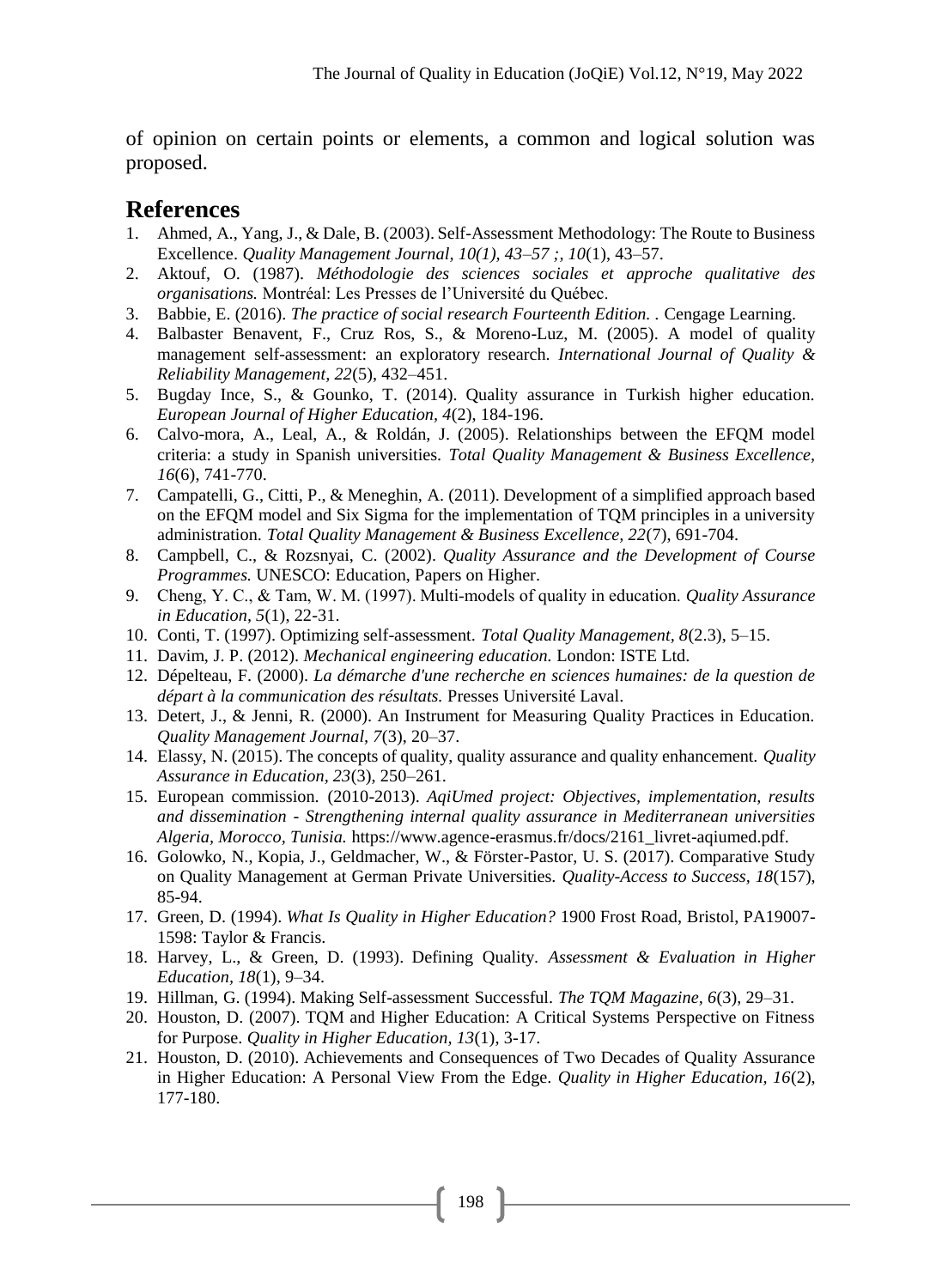- 22. Lerari, M. (2016). *Guide l'auto-évaluation selon le référentiel national.* Algérie: http://www.entp.edu.dz/images/Documents/assurancequalite/Guide de auto evaluation selon le referentiel national-.pdf, (Consulté le 10/01/2017).
- 23. Leray, C. (2008). *L'analyse de contenu: de la théorie à la Pratique, la Méthode Morin-Chartier.* PUQ.
- 24. Matei, L., & Iwinska, J. (2016). *Quality assurance in higher education: A practical handbook.* Budapest, Hungary: Yehuda Elkana Centre for Higher Education.
- 25. Mayring, P. (2014). *Qualitative content analysis: theoretical foundation, basic procedures and software solution.* Klagenfurt.
- 26. Mezache, N., & Chahed, A. (2018). La démarche assurance qualité dans l'enseignement supérieur en Algérie : Expérience de contextualisation et d'appropriation des méthodes et instruments d'évaluation . *Colloque Qualité du G3 (3ème édition).* Montréal, Canada: Université de Montréal.
- 27. National Accreditation Commission [CNA-CHILE]. (2008). *Manual for the development of self-evaluation processes.* Careers and undergraduate programs.
- 28. Nguyen, H. T. (2016). *Quality assurance in higher education in Vietnam: A case-study.* Doctoral dissertation, Victoria University.
- 29. Pratasavitskaya, H., & Stensaker, B. (2010). Quality Management in Higher Education: Towards a Better Understanding of an Emerging Field. *Quality in Higher Education, 16*(1), 37-50.
- 30. Ritchie, L., & Dale, B. (2000). Self-assessment using the business excellence model: A study of practice and process. *International Journal of Production Economics, 66*(3), 241–254.
- 31. Rontopoulou, J. L. (1998). *The evaluation of higher education.* Paris: UNESCO.
- 32. Rosa, M. J., Sarrico, C. S., & Amaral, A. (2012). Implementing quality management systems in higher education institutions. In ., *Quality Assurance and Management* (pp. 129-146). DOI: 10.5772/33922.
- 33. Samuelsson, P., & Nilsson, L.-E. (2002). Self-assessment practices in large organisations. *International Journal of Quality & Reliability Management, 19*(1), 10 – 23.
- 34. Schindler, L. A., Puls-Elvidge, S., Welzant, H., & Crawford, L. (2015). Definitions of quality in higher education: A synthesis of the literature. *Higher Learning Research Communications, 5*(3), 3–13.
- 35. Spasos, S., Alexandris, A., Petropoulos, G., & Vaxevanidis, N. M. (2008). Implementation of EFQM model in a greek engineering higher education institute: a framework and a case study. *International Journal for Quality Research, 2*(1), 43-49.
- 36. Srikanthan, G., & Dalrymple, J. (s.d.). A Synthesis of a Quality Management Model for Education in Universities. *International Journal of Educational Management, 18*(4), 266-279.
- 37. Tari, J. (2010). Self-assessment processes: the importance of follow-up for success. *Quality Assurance in Education*, 19-33.
- 38. Tari, J. J. (2011). Similarities and differences between self-assessment approaches in public services in higher education institutions. *The Service Industries Journal, 31*(7), 1125-1142.
- 39. Tarí, J., & Madeleine, C. (2010). The EFQM Self-Assessment Processes in HEIs in Spain and Jordan. *US-China Education Review, 7*(7), 65–74.
- 40. Teo, W. F., & Dale, B. G. (1997). Self-assessment: methods, management and process. *Proceedings of the Institution of Mechanical Engineers, Part B: Journal of Engineering Manufacture, 211*(5), 365-375.
- 41. Thune, C. (1996). The Alliance of Accountability and Improvement: the Danish experience. *Quality in Higher Education, 2*(1), 21-32.
- 42. Torre, D., & Zapata, G. (2012). *Impacto de procesos de aseguramiento de la calidad sobre las*